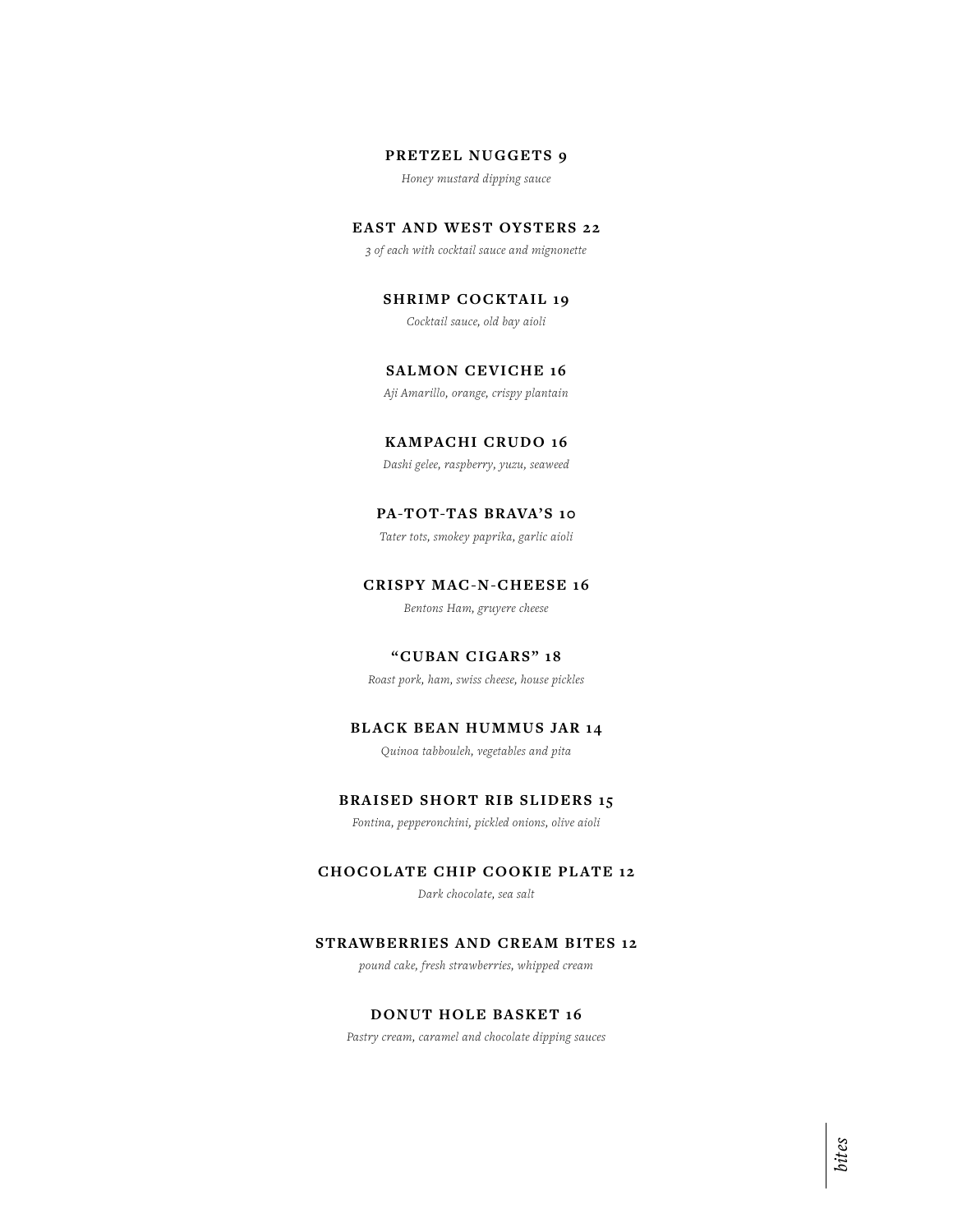#### **COCKTAILS 18**

#### **APRICOT JULEP**

*Clydes Mae bourbon, fresh apricot syrup, mint*

# **BLUEBERRY GIN DAISY**

*Dorothy Parker gin, lemon, blueberry grenadine, seltzer*

## **WHITE COSMO**

*Bootlegger's vodka, Cointreau, cassis, lime, white cranberry juice*

# **SPICY CADILLAC**

*Tanteo tequila, lime, agave, cilantro, Gran Marnier*

## **PINEAPPLE PUNCH**

*Cruzan Estate aged light rum, yellow chartreuse, lime, pineapple*

## **PIMMS SPRITZER**

*Pimms, rose, amaro, cucumber, strawberries, cava*

#### **QUEENS & TONIC**

*Ketel One, St. Germain, lemon, cucumber, basil*

#### **BROOKLYN BEE'S KNEES**

*Brooklyn gin, wildflower honey syrup, lemon, lavender*

# **G & T**

*Botanist gin, tonic, thyme, orange*

#### **SPRING OLD FASHIONED**

*Woodford Reserve Bourbon, crème de peche, blackberry*

## **WHITE SANGRIA**

*Gruner Veltliner, seasonal fruit, ginger ale*

#### **HIBISCUS MARGARITA**

*Don Julio, hibiscus, lime, agave*

## **AQUEDUCT**

*Bulleit Bourbon, Licor 43, strawberry, basil, grapefruit*

#### **BOTTLED BEERS**

*Stella Artois Pale Lager, Belgium, 8*

*Bronx Pale Ale Pale Ale, Bronx, NY, 8* *Session Lager Pale Lager, Hood River, OR, 8*

*Bell Stout Stout, Brooklyn. NY, 9*

*Ommegang Witte Wheat, Cooperstown, NY,* 

*Two Hearted Ale India Pale Ale, Kalamazoo, MI, 9* *Doc's Original Cider, Pine Island, NY, 10*

*Grapefruit Scuplin India Pale Ale, Ballast Point, CA, 7*